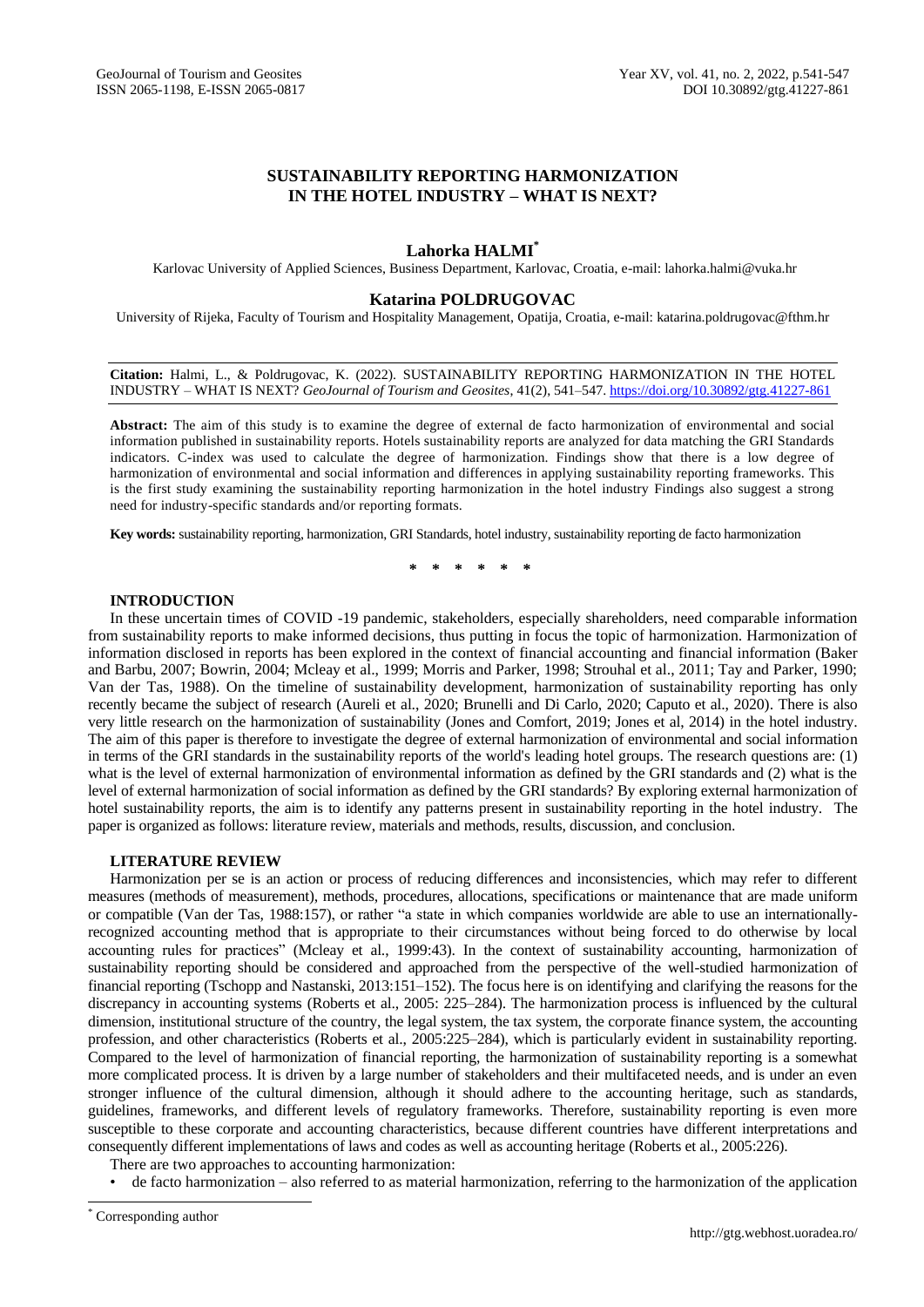of accounting practices within the business entity, i.e. the practices that are being applied (Bowrin, 2004; Gaffikin, 2007; Tay and Parker, 1990:4). This harmonization can further be broken down to disclosure harmonization (the extent of disclosure) and measurement harmonization (harmonization of the applied accounting methods) (Van der Tas, 1988:158):

• de jure harmonization – referred to as formal harmonization, referring to the legal requirements regulation, meaning law and/or professional accounting standards (Gaffikin, 2007:6; Tay and Parker, 1990:73).

Often, harmonization (as opposed to diversification) is perceived as standardization (a movement towards uniformity, with a tendency towards universal application) or normization (a state between harmonization and standardization, marking different performance levels of standard setting) (Baker and Barbu, 2007:5; Ioannidoy, 2006:17; Mcleay et al., 1999:43). While financial reporting has already reached the level of standardization, accompanied by convenient accounting methods and generally accepted accounting practices and emphasizing their respective rigidity and uniformity, sustainability reporting is only on the verge of harmonization, making it vulnerable to multifaceted methods, accounting codes, insufficient experience and a non-existent consistent system to ensure optimal comparability of information disclosed in sustainability reports, creating an urgent need for a metric system (Daddi et al., 2011:846) needed in sustainability reporting. In creating such a system, it is important to understand and apply the knowledge and experience of the well established financial reporting and transfer it to sustainability reporting. Sustainability reporting has reached a point of numerous frameworks to report by, putting into question the purpose of the harmonization (Adams and Abhayawansa, 2021a), with each framework focusing differently on this subject, and then suggesting the GRI Standards as a mandatory framework for sustainability reporting (Adams et al., 2022). This has created a new trend in sustainability reporting present since the beginning of 2020 (Ernst and Young, 2021:5), i.e. harmonization of sustainability reporting, taking the topic of sustainability reporting to another extreme of having too many ongoing harmonization processes such as GRI and SASB's Collaboration on one hand, and then SASB and IIRC merging into Value Reporting Foundation, only to top it off with another harmonizing process titled "Shared commitment by Five Major Standard Setters", made of the boards for creating frameworks for sustainability reporting: GRI (Global Reporting Initiative), SASB (Sustainability Accounting Standard Board), IIRC (International Integrated Reporting Council), CDP (Carbon Disclosure Project), CDSB (Climate Disclosure Standards Board) (Xie and Schrader, 2021). The COVID-19 pandemic has also contributed to a possible new trend in sustainability reporting pertaining to risk reporting, focusing on several major themes: climate changes/vulnerability, natural environment, poverty, and pandemics, as a newly imposed risk caused by the pandemic itself (Abhayawansa and Adams, 2021; Adams and Abhayawansa, 2021b; Cho et al., 2021; Elmarzouky et al., 2021; Ikram et al., 2021). In such proliferative environment, we tried to make sense of and discover any kind of pattern in sustainability reporting in just one industry, i.e. hotel industry. One such attempt is this research, in which we sought to measure the level of de facto harmonization of sustainability reporting in the hotel industry by applying the methods used to measure harmonization of financial reporting.

#### **MATERIALS AND METHODS**

The aim of the research is to determine the level of the external de facto harmonization of external sustainability reports of the world's top ten hotel companies (Marriott International, AccorHotels, Wyndam Hotels and Resorts, Hilton, Hyatt Hotels Corporation, Jin Jiang International Hotel Management Company, Shangri-La Hotels and Resorts, Melia Hotels International, Intercontinental Hotel Group, NH Hotel Group) as determined by Jones and Comfort (2019:2). These hotel groups represent the global players in the hotel industry and it is expected they would be trendsetters in all things considered as significant, sustainability reporting being one of those. The applied methodology was content analysis including flowchart (Flowchart 1), codebook and coding form. Harmonization was operationalized with two variables:

- environmental dimension of sustainability reporting,
- social dimension of sustainability reporting.

The environmental dimension of sustainability reporting refers to the activities that relate to the improvement and protection of the environment. This dimension of sustainability reporting includes a hotel's impact on living and non-living systems (soil, air, water, ecosystem), impact of energy, water and other inputs, emphasizing outputs such as emissions, wastewater and all forms of waste (Črnjar and Črnjar, 2009; Global Reporting Initiative, 2016). The social dimension of sustainability reporting addresses social sustainability, providing self-monitoring and its own management policies for ensuring social justice and reduce social disorder. This dimension refers to the impact that the hotel has on the social systems in which it operates (Črnjar and Črnjar, 2009:84). Both variables were measured by the indicators (KPIs) as defined in the GRI standards. Operationalization of the environmental and social indicators is presented in Table 1.

GRI Standards' KPIs were chosen for couple of reasons. One, these are a globally recognized and applied framework in sustainability reporting, and two, GRI Standards provide multiple levels of details of information for each indicator, thus providing division of KPIs into: core indicators (three-digit number: 8 environmental KPIs, 19 social indicators), synthetic indicators (a more detailed elaboration of core indicators and are coded as decimal system by adding an ordinal number to the core indicator number), analytical indicators (the third level of core indicators and in the GRI Standards are further coded with a letter (a, b, c, etc.), depicting possible variations of synthetic indicators), and sub-analytical indicators (he lowest level or the most detailed segment of core indicators, further dissecting and coding it with lower case Roman letters (i, ii, iii, iv, etc.). Such hierarchical approach to the GRI indicators in this research was motivated by the nature of harmonization per se, for the intention was, if the circumstances allowed, even to calculate the degree of harmonization of details of the disclosed indicators. As the research took place, we dismissed this approach as will be further elaborated in the discussion. Hotel management is free to choose the relevant GRI indicators and is not required to disclose information on all indicators nor all four indicator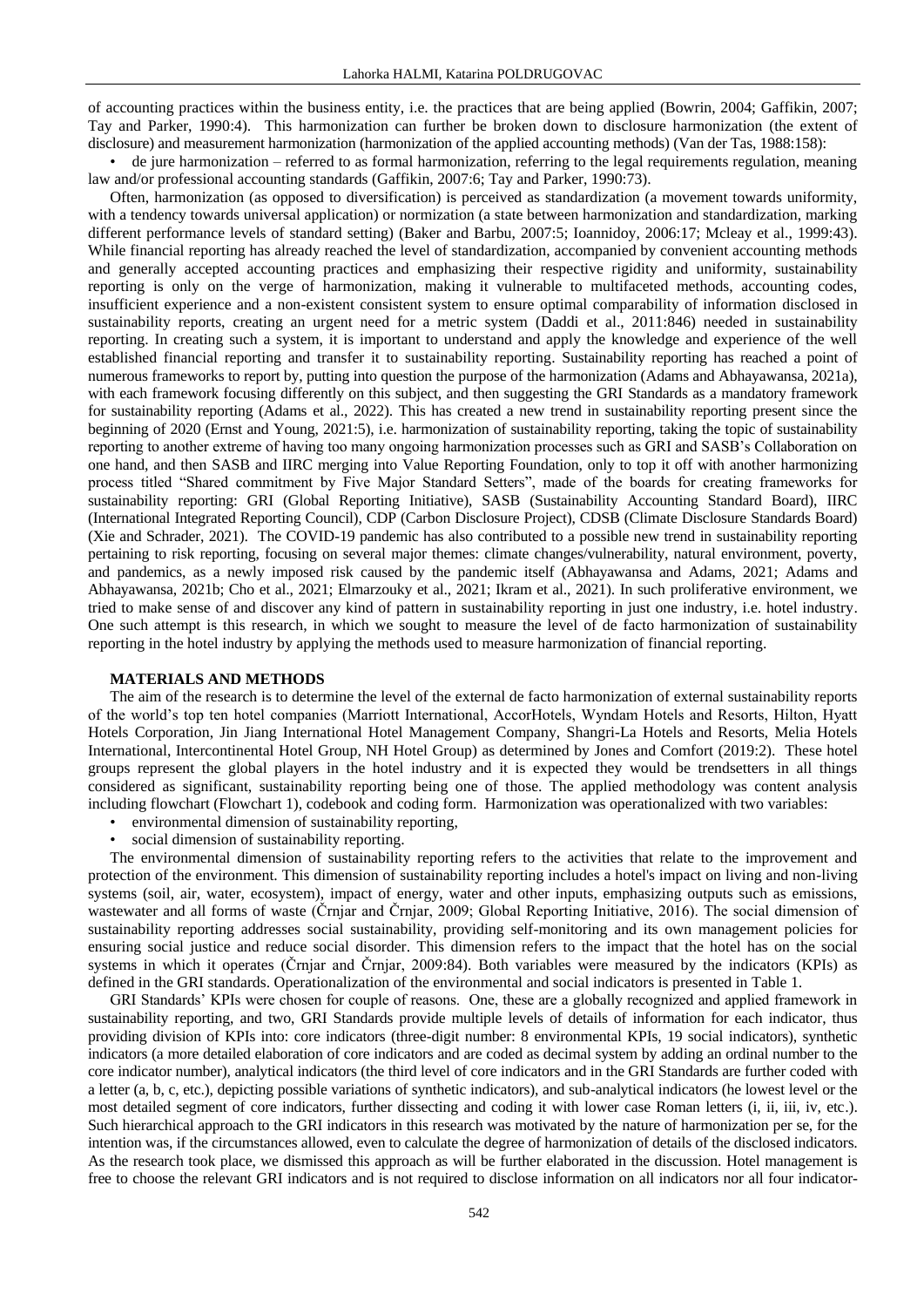levels as defined in the GRI Standards. The sustainability reports were analyzed for all data consistent with the indicators of the GRI standards. Therefore, the external harmonizing assessment is based on the presence of the GRI core indicators, frequently reported in the GRI Content Index section of the sustainability reports. Indicators in sustainability reports that were not disclosed according to either GRI standards or earlier GRI guidelines, the authors recorded those resembling the GRI Standards indicators if a numeric metric was provided. The assessment approach was binary, i.e. if an indicator was disclosed, we coded it as 1 (disclosed), and if no indicator was disclosed, we coded it as 0 (zero; not disclosed). Although CATA (Computer Aided Text Analysis) is preferred in these types of analysis, due to a great diversity of sustainability information disclosed and various forms or no forms at all that the hotel companies used in reporting on sustainability, we determined that the human coding (Neuendorf, 2017:69) would be performed. Sustainability reports of the ten selected hotel groups in each of the last five available sustainability reporting periods provided a total of 50 reports and covering time span from 2014 to 2018. In this study were used sustainability reports of the ten selected hotel groups with a total of 15463 hotels from the last five available sustainability reporting periods, a total of 50 reports covering the period from 2014 to 2018. Although there are many methods to calculate the level of harmonization, we have chosen to calculate it using the C-index. The C-index is applied to measure the harmonization of compatible information by "measuring the number of pairs of statements that either apply the same accounting method or provide enough additional information to allow users to make comparisons themselves" and then "comparing them with the maximum number of possible pairs of reports (Roberts et al., 2005:240).



## **RESULTS**

The GRI Guidelines preceded the GRI Standards and evolved in over more than 15 years from G1 to G4, giving a total of 5 generations of guidelines. The observed hotel companies began reporting on sustainability issues quite early, although the reporting framework varied over the years (Table 2).

The majority (54%) of these hotel companies apply some form of GRI framework in their sustainability reporting, a minority (32%) of these companies do not apply any framework, while very few (14%) use UN Global Compact as a framework for their sustainability report. IHG and Jin Jiang have maintained their free form of reporting over the years, while Marriott and Accor have tried multiple available frameworks over a 5 year period (2014 - 2018).

| Table 2 Applied reporting frameworks in the world's top     |
|-------------------------------------------------------------|
| 10 hotel companies (source: processed by researchers, 2020) |

| <b>Hotel</b> | <b>Reporting framework</b>  |                |                |                                |     |                             |  |  |  |  |  |  |
|--------------|-----------------------------|----------------|----------------|--------------------------------|-----|-----------------------------|--|--|--|--|--|--|
| company      | No framework<br>(free form) | G3.1.          | G <sub>4</sub> | <b>GRI</b><br><b>Standards</b> |     | <b>UNGC</b><br><b>Total</b> |  |  |  |  |  |  |
| Accor        |                             |                |                | 2                              | 2   | 5                           |  |  |  |  |  |  |
| Hilton       |                             |                | 3              | 2                              |     | 5                           |  |  |  |  |  |  |
| Hyatt        | 3                           |                | 2              |                                |     | 5                           |  |  |  |  |  |  |
| <b>IHG</b>   | 5                           |                |                |                                |     | 5                           |  |  |  |  |  |  |
| Jin jiang    | 5                           |                |                |                                |     | 5                           |  |  |  |  |  |  |
| Marriott     | $\overline{c}$              |                |                | $\overline{2}$                 |     | 5                           |  |  |  |  |  |  |
| Meliá        |                             |                | 2              | 3                              |     | 5                           |  |  |  |  |  |  |
| NΗ           |                             |                | 3              | $\overline{2}$                 |     | 5                           |  |  |  |  |  |  |
| Shangri-la   |                             |                |                |                                | 5   | 5                           |  |  |  |  |  |  |
| Wyndham      |                             | $\overline{c}$ | 2              | 1                              |     | 5                           |  |  |  |  |  |  |
|              | 16                          | 3              | 12             | 12                             | 7   | 50                          |  |  |  |  |  |  |
| <b>Total</b> | 32%                         | 6%             | 24%            | 24%                            | 14% | 100%                        |  |  |  |  |  |  |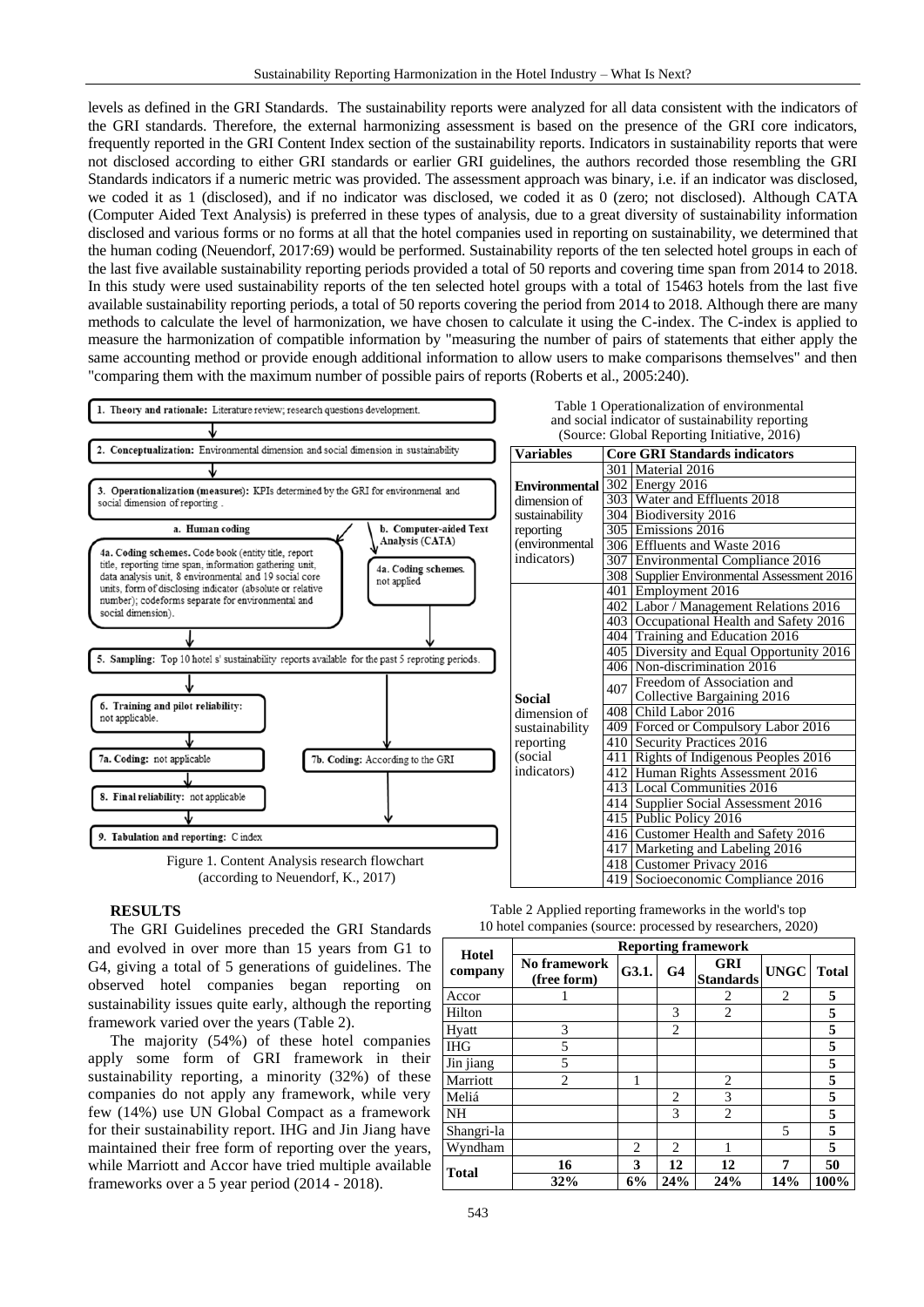The majority of hotel companies stayed true to the trend of GRI reporting. We also calculated the number of both environmental and social indicators disclosed in the sustainability reports of each hotel company (Table 3). The hotel chains Melia (38 environmental, 89 social) and Hilton (29 environmental, 50 social) disclose quantitatively the most sustainability indicators, while the hotel chain Jin Jiang (10 environmental, 16 social) discloses the least number of sustainability indicators. Other hotel chains disclose between 23 and 26 environmental indicators and 30 to 40 social indicators. Although the total number of indicators disclosed varies in certain reporting periods, hotel companies that disclose more environmental indicators also seem to disclose more social indicators and vice versa.

| Hotel chain //<br><b>GRI</b> indicator |                  |                | Marriott   Accor   Wyndham   Hilton   Hyatt   Jin jiang |                |                |                | Shangri-la       | Meliá          | <b>IHG</b>       | NH             | <b>Total</b>       |
|----------------------------------------|------------------|----------------|---------------------------------------------------------|----------------|----------------|----------------|------------------|----------------|------------------|----------------|--------------------|
| 301                                    | $\mathbf{0}$     | 1              | $\mathbf{0}$                                            | 1              | $\Omega$       | $\Omega$       | $\theta$         | $\overline{4}$ | $\Omega$         | $\Omega$       | 6                  |
| 302                                    | 5                | 5              | 5                                                       | 5              | 5              | $\overline{3}$ | $\overline{3}$   | 5              | 3                | 5              | 44                 |
| 303                                    | 5                | 5              | 5                                                       | 5              | 5              | $\overline{2}$ | 5                | 5              | 5                | 3              | 45                 |
| 304                                    | 3                | $\mathbf{2}$   | $\overline{c}$                                          | $\overline{3}$ | $\mathbf{1}$   | $\mathbf{0}$   | 5                | 5              | $\overline{0}$   | $\overline{0}$ | 21                 |
| 305                                    | 5                | 5              | 5                                                       | 5              | 5              | 3              | 5                | 5              | 5                | 5              | 48                 |
| 306                                    | 3                | $\overline{4}$ | 5                                                       | $\overline{4}$ | 5              | $\overline{2}$ | 5                | 5              | 5                | $\overline{c}$ | 40                 |
| 307                                    | $\mathbf{1}$     | $\mathbf{2}$   | $\boldsymbol{0}$                                        | $\mathbf{2}$   | $\theta$       | $\mathbf{0}$   | $\overline{0}$   | 5              | $\mathbf{1}$     | $\overline{0}$ | 11                 |
| 308                                    | 3                | $\overline{2}$ | 3                                                       | $\overline{4}$ | $\overline{2}$ | $\Omega$       | $\theta$         | $\overline{4}$ | 5                | $\overline{4}$ | 27                 |
| <b>Total</b>                           | 25               | 26             | 25                                                      | 29             | 23             | 10             | 23               | 38             | 24               | 19             | 242                |
| 401                                    | 3                | $\overline{4}$ | 5                                                       | 5              | $\overline{c}$ | $\Omega$       | $\theta$         | 5              | $\mathbf{0}$     | $\overline{4}$ | 28                 |
| 402                                    | $\theta$         | $\overline{0}$ | $\mathbf{0}$                                            | $\mathbf{1}$   | $\theta$       | $\theta$       | $\boldsymbol{0}$ | 5              | $\theta$         | $\Omega$       | 6                  |
| 403                                    | $\overline{2}$   | $\overline{4}$ | $\overline{2}$                                          | $\overline{2}$ | 1              | $\mathbf{0}$   | 5                | 5              | $\mathbf{0}$     | $\theta$       | 21                 |
| 404                                    | $\overline{4}$   | 4              | 5                                                       | 5              | 3              | $\overline{3}$ | $\overline{4}$   | $\overline{4}$ | 5                | 5              | 42                 |
| 405                                    | $\overline{4}$   | 5              | 5                                                       | 3              | $\overline{4}$ | $\overline{2}$ | $\overline{0}$   | 5              | 5                | 5              | 38                 |
| 406                                    | $\theta$         | $\overline{2}$ | $\overline{0}$                                          | $\mathbf{1}$   | $\theta$       | $\Omega$       | 5                | 5              | $\theta$         | $\theta$       | 13                 |
| 407                                    | $\boldsymbol{0}$ | $\mathbf{1}$   | $\mathbf{0}$                                            | 3              | $\overline{0}$ | $\mathbf{0}$   | 5                | $\overline{4}$ | $\boldsymbol{0}$ | $\overline{0}$ | $\overline{13}$    |
| 408                                    | $\mathbf{1}$     | $\mathbf{1}$   | $\overline{2}$                                          | 3              | 1              | $\overline{c}$ | 5                | 5              | $\mathbf{0}$     | $\overline{0}$ | 20                 |
| 409                                    | 1                | 1              | $\overline{2}$                                          | 3              | $\theta$       | $\theta$       | 5                | 5              | $\theta$         | $\theta$       | 17                 |
| 410                                    | $\mathbf{1}$     | $\overline{0}$ | $\overline{0}$                                          | 3              | $\mathbf{1}$   | $\mathbf{0}$   | $\overline{0}$   | $\overline{4}$ | $\theta$         | $\overline{0}$ | 9                  |
| 411                                    | $\theta$         | $\overline{0}$ | $\mathbf{0}$                                            | $\mathbf{1}$   | $\Omega$       | $\theta$       | $\boldsymbol{0}$ | 5              | $\theta$         | $\mathbf{0}$   | 6                  |
| 412                                    | 3                | 1              | $\mathbf{1}$                                            | $\overline{2}$ | $\mathbf{1}$   | $\overline{0}$ | 5                | $\overline{4}$ | $\overline{c}$   | $\mathbf{1}$   | 20                 |
| 413                                    | 3                | 5              | 3                                                       | $\overline{4}$ | 5              | 3              | $\mathbf{0}$     | 5              | $\overline{4}$   | 3              | $\overline{35}$    |
| 414                                    | $\overline{c}$   | $\overline{3}$ | $\overline{4}$                                          | 4              | $\overline{0}$ | $\overline{2}$ | $\mathbf{0}$     | $\overline{4}$ | $\overline{c}$   | $\overline{4}$ | 25                 |
| 415                                    | 3                | $\overline{0}$ | $\overline{3}$                                          | $\mathfrak{2}$ | $\Omega$       | $\overline{2}$ | $\theta$         | 5              | $\theta$         | $\Omega$       | 15                 |
| 416                                    | $\overline{c}$   | 4              | $\overline{c}$                                          | $\mathbf{1}$   | $\overline{4}$ | $\overline{2}$ | 5                | 5              | $\overline{0}$   | $\overline{0}$ | $\overline{25}$    |
| 417                                    | $\mathbf{2}$     | $\overline{0}$ | 3                                                       | 3              | $\overline{0}$ | $\overline{0}$ | $\mathbf{0}$     | $\overline{4}$ | $\overline{0}$   | $\mathbf{1}$   | 13                 |
| 418                                    | $\boldsymbol{0}$ | 2              | 3                                                       | 3              | $\overline{0}$ | $\theta$       | $\theta$         | 5              | $\theta$         | $\mathbf{0}$   | 13                 |
| 419                                    | $\overline{0}$   | $\overline{c}$ | $\overline{0}$                                          | $\mathbf{1}$   | $\Omega$       | $\theta$       | $\mathbf{0}$     | 5              | $\theta$         | $\theta$       | $\overline{\bf 8}$ |
| <b>Total</b>                           | 31               | 39             | 40                                                      | 50             | 22             | 16             | 39               | 89             | 18               | 23             | 367                |

Table 3. Application of environmental and social GRI indicators in the hotel chains

Table 4. Harmonization calculation based on the application of environmental and social GRI indicators

| <b>Topic standards</b> | 301            | $\mid 302 \mid$ | 303            | 304            | 305            | 306 307        |                |                | 308 Total      |          |                |                |                 |                 |                |                |                |                |                |              |
|------------------------|----------------|-----------------|----------------|----------------|----------------|----------------|----------------|----------------|----------------|----------|----------------|----------------|-----------------|-----------------|----------------|----------------|----------------|----------------|----------------|--------------|
| Marriott               | $\Omega$       | 5               | 5              | 3              | 5              | 3              |                | 3              | 25             |          |                |                |                 |                 |                |                |                |                |                |              |
| Accor                  |                | 5               | 5              | $\overline{2}$ | 5              | 4              | $\overline{2}$ | $\overline{c}$ | 26             |          |                |                |                 |                 |                |                |                |                |                |              |
| Wyndham                | $\Omega$       | 5               | 5              | 2              | 5              | 5              | $\Omega$       | 3              | 25             |          |                |                |                 |                 |                |                |                |                |                |              |
| Hilton                 |                | 5               | 5              | 3              | 5              | 4              | 2              | 4              | 29             |          |                |                |                 |                 |                |                |                |                |                |              |
| Hyatt                  | $\theta$       | 5               | 5              |                | 5              | 5              | $\Omega$       | $\overline{c}$ | 23             |          |                |                |                 |                 |                |                |                |                |                |              |
| Jin jiang              | $\Omega$       | 3               | 2              | $\Omega$       | 3              | 2              | $\Omega$       | $\Omega$       | 10             |          |                |                |                 |                 |                |                |                |                |                |              |
| Shangri-la             | $\Omega$       | 3               | 5              | 5              | 5              | 5              | $\Omega$       | $\Omega$       | 23             |          |                |                |                 |                 |                |                |                |                |                |              |
| Meliá                  | 4              | 5               | 5              | 5              | 5              | 5              | 5              | 4              | 38             |          |                |                |                 |                 |                |                |                |                |                |              |
| HIG                    | $\theta$       | 3               | 5              | $\Omega$       | 5              | 5              |                | 5              | 24             |          |                |                |                 |                 |                |                |                |                |                |              |
| $\overline{\text{NH}}$ | $\Omega$       | 5               | 3              | $\Omega$       | 5              | $\overline{c}$ | $\Omega$       | 4              | 19             |          |                |                |                 |                 |                |                |                |                |                |              |
| <b>Total</b>           | 6              | 44              | 45             | 21             | 48             | 40             | 11             | 27             | 242            |          |                |                |                 |                 |                |                |                |                |                |              |
| C index                |                |                 |                |                | 0.15           |                |                |                |                |          |                |                |                 |                 |                |                |                |                |                |              |
| <b>Topic standards</b> | 401            | 402             | 403            | 404            | 405            | 406            | 407            | 408            | 409            | 410      | 411            | 412            | 413             | 414             | 415            | 416            | 417            | 418            | 419            | <b>Total</b> |
| Marriott               | 3              | $\Omega$        | 2              | 4              | 4              | $\Omega$       | $\Omega$       |                |                |          | $\Omega$       | 3              | 3               | 2               | 3              | 2              | 2              | $\Omega$       | $\Omega$       | 31           |
| Accor                  | 4              | $\Omega$        | 4              | 4              | 5              | $\overline{c}$ |                |                |                | $\Omega$ | $\theta$       |                | 5               | 3               | $\Omega$       | 4              | $\theta$       | $\overline{2}$ | $\overline{c}$ | 39           |
| Wyndham                | 5              | 0               | $\overline{c}$ | 5              | 5              | $\Omega$       | $\Omega$       | $\overline{2}$ | $\overline{2}$ | $\Omega$ | $\Omega$       |                | 3               | 4               | 3              | $\overline{2}$ | 3              | 3              | $\Omega$       | 40           |
| Hilton                 | 5              |                 | $\overline{2}$ | 5              | 3              |                | 3              | 3              | 3              | 3        |                | $\overline{2}$ | 4               | 4               | $\overline{2}$ |                | 3              | 3              |                | 50           |
| Hyatt                  | 2              | $\Omega$        | 1              | 3              | $\overline{4}$ | $\Omega$       | $\Omega$       |                | $\Omega$       | 1        | $\Omega$       |                | 5               | $\Omega$        | $\Omega$       | 4              | $\Omega$       | $\Omega$       | $\Omega$       | 22           |
| Jin jiang              | $\Omega$       | $\Omega$        | $\Omega$       | 3              | $\overline{c}$ | $\Omega$       | $\Omega$       | $\overline{c}$ | $\theta$       | $\Omega$ | $\Omega$       | $\Omega$       | 3               | $\overline{c}$  | $\overline{c}$ | 2              | $\theta$       | 0              | $\Omega$       | 16           |
| Shangri-la             | $\overline{0}$ | $\Omega$        | 5              | 4              | $\mathbf{0}$   | 5              | 5              | 5              | 5              | $\Omega$ | $\overline{0}$ | 5              | $\theta$        | $\Omega$        | $\overline{0}$ | 5              | $\overline{0}$ | 0              | $\Omega$       | 39           |
| Meliá                  | 5              | 5               | 5              | 4              | 5              | 5              | 4              | 5              | 5              | 4        | 5              | 4              | 5               | 4               | 5              | 5              | 4              | 5              | 5              | 89           |
| I <sub>HG</sub>        | $\Omega$       | $\Omega$        | $\Omega$       | 5              | 5              | $\Omega$       | $\Omega$       | $\Omega$       | $\theta$       | $\Omega$ | $\Omega$       | $\overline{2}$ | 4               | $\overline{2}$  | $\Omega$       | $\Omega$       | $\Omega$       | $\theta$       | $\Omega$       | 18           |
| NH                     | 4              | $\Omega$        | $\Omega$       | 5              | 5              | $\theta$       | $\Omega$       | $\Omega$       | $\theta$       | $\Omega$ | $\theta$       |                | 3               | 4               | $\Omega$       | $\Omega$       |                | $\theta$       | $\Omega$       | 23           |
| <b>Total</b>           | 28             | 6               | 21             | 42             | 38             | 13             | 13             | 20             | 17             | 9        | 6              | 20             | $\overline{35}$ | $\overline{25}$ | 15             | 25             | 13             | 13             | 8              | 367          |
| C index                |                |                 |                |                |                |                |                |                |                |          | 0.07           |                |                 |                 |                |                |                |                |                |              |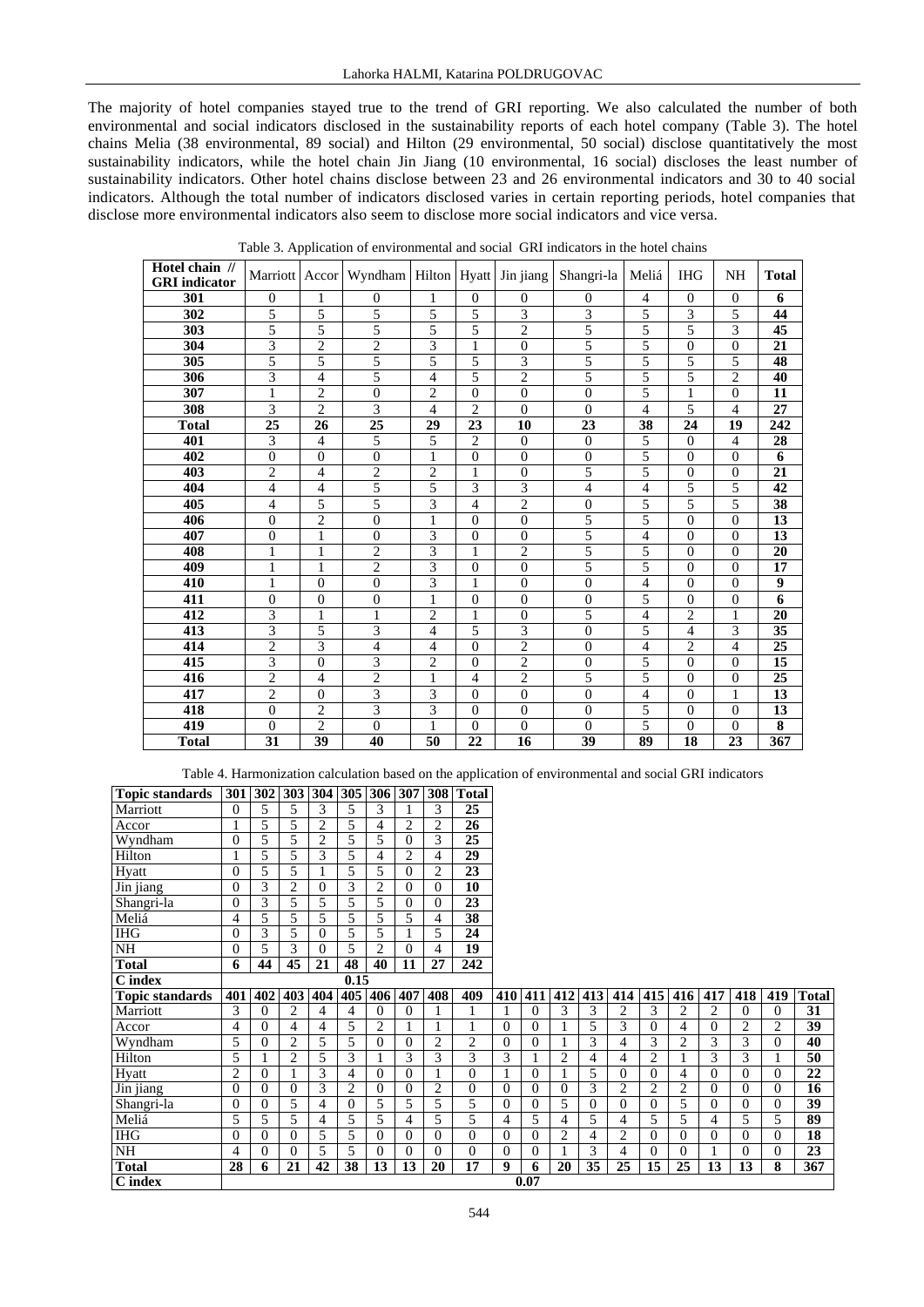The next step in the research was to calculate the C-index and thus the degree of harmonization. The C-index allows the comparison of compatible reports of different business systems from different countries, how many use the same accounting method. This index ranges from 0 (zero) to 1, where 0 represents no harmonization and 1 represents absolute harmonization. The C-index measures the number of reports that are comparable to each other (number of business systems using a particular indicator relative to the total number of business systems included in the research). A formula for calculating the C-index is as follows (Van der Tas, 1988):

 $(1)\Sigma[n_i^*(n_i-1)]/[N_i^*(N_i-1)]$  where: n<sub>i</sub> is the number of companies using method I; N is the total number of companies.

The results of both, harmonization of environmental indicators and harmonization of social indicators are disclosed in Table 4. The C-index for harmonization of environmental indicators is 0.15, which means that the level of external harmonization of environmental indicators among the world's leading hotel chains is very low. The C-index for social indicators is even lower at 0.07, which means that there is almost no harmonization for the social dimension in sustainability reports among the top 10 global hotel chains. This could be related to the use of different reporting frameworks and different stages of alignment with the requirements of the GRI standards, which have been in force since 2018. The results show a rather low level of harmonization of reported environmental indicators and hardly any harmonization of social indicators in sustainability reports. The research results also show that majority of these hotel companies apply some form of GRI framework in their sustainability reporting, a minority of these companies do not apply any framework while very few use UN Global Compact as a framework for their sustainability report. The research results also showed that the respective hotel companies did not differ in the amount of indicators disclosed across the five sustainability reporting periods observed.

#### **DISCUSSION**

The research found that the comparability of external sustainability reporting in the hotel industry is very low. There are several reasons why we rejected the analysis of synthetic, analytical and sub-analytical level of GRI indicators. One such reason is the diversity in the level of information disclosed by a single hotel chain in the observed time period, implying that hotel companies have improved their sustainability, which was evident when we analyzed the reports. Another reason for rejecting this approach is that management did not consider it essential to disclose the same level of detail over the observed period, meaning that for certain indicators the level of detail was not disclosed over the five consecutive periods. The third reason for rejecting this approach is due to the differences in the frameworks that hotel chains use when preparing sustainability reports, as different frameworks require different levels of detail for disclosure in the report. However, it is expected that further research of this nature will discover a higher level of harmonization as the GRI standards are more widely applied as a basis for sustainability reporting and there is a greater number of sustainability reports available from these hotel chains, as well as a better experience that will inevitably emerge over time.

Although there are quite a number of studies that address the issue of harmonization of sustainability reporting in different sectors, to the best of our knowledge, this is a first study that examines and measures de facto harmonization in the hotel industry. Other studies have found that "adherence to global CSR standards 'reduces' differences in sustainability reporting (Fortanier et al., 2011), as well as a need for harmonization of sustainability reporting (Steinhöfel et al., 2019). Although there has been progress in harmonizing reporting on more traditional sustainability topics due to more experience and easier measurement techniques, such as water consumption, gas emissions and the like, this research shows that there is a low level of harmonization of sustainability reporting on sustainability topics in the hotel industry per se.

Harmonization of sustainability reporting as the newest trend involves at least 10 harmonization initiatives (Schrader, 2021), with essentially different types of key participant being involved, varying from independent sustainability reporting standard setters (GRI, SASB, IIRC, CDP, CDSB), over business coalitions (Big 4, BASF, BMW, SAP, Deutsche Bank, etc.), environmental NGOs (Value Balancing Alliance, WBCSD), down to financial standards setters such as International Financial Reporting Standards and supranational government, such as EU Commission and European Financial Reporting Advisory Group (EFRAG). Considering an example of the hotel industry and its low level of sustainability reporting harmonization, it might be unwise to solely rely on independent sustainability reporting standard setters, financial standard setters or regional government, although the latest two are likely to have high impact on the harmonization process. With all these ongoing harmonization initiatives focusing on *de jure* sustainability reporting harmonization, it is our opinion that a greater significance at this specific moment ought to given to suggestions and solutions that business coalitions will inevitably provide, albeit their impact might seem unclear insofar. This our opinion is grounded in the fact that most of these sustainability reporting harmonization initiatives promote *de jure* sustainability reporting harmonization (Mion and Adaui, 2019; Kinderman, 2019), whereas *de facto* sustainability reporting harmonization has been overlooked so far. We believe that a true or "sustainable" harmonization of sustainability reporting cannot be achieved without considering the needs and requirements of the companies in each and every industry that are to measure, create and disclose sustainability information.

When elaborating on harmonization, it is important to know what can be harmonized in sustainability reporting. Schrader (2021) suggests the following points of sustainability reporting harmonization to be considered: (1) nomenclature and unit definitions, (2) application of standards, (3) stakeholder interaction, (4) link between financial and non-financial information, (5) materiality methodology, and (6) timing and format of reporting. Many of these points have been the subject of countless, independent, uncorrelated researches (Asogwa et al., 2021; Bellantuono et al., 2016; Christensen and Leuz, 2021; Hahn and Kühnen, 2013; Hsu et al., 2013; Mio et al., 2019; Pasko et al., 2021; Rashed et al., 2022; Stocker et al., 2020). Perhaps the time has come for the key participants of sustainability reporting initiatives to come together around these six issues and, with the help of the worldwide academic community begin unraveling this complex subject of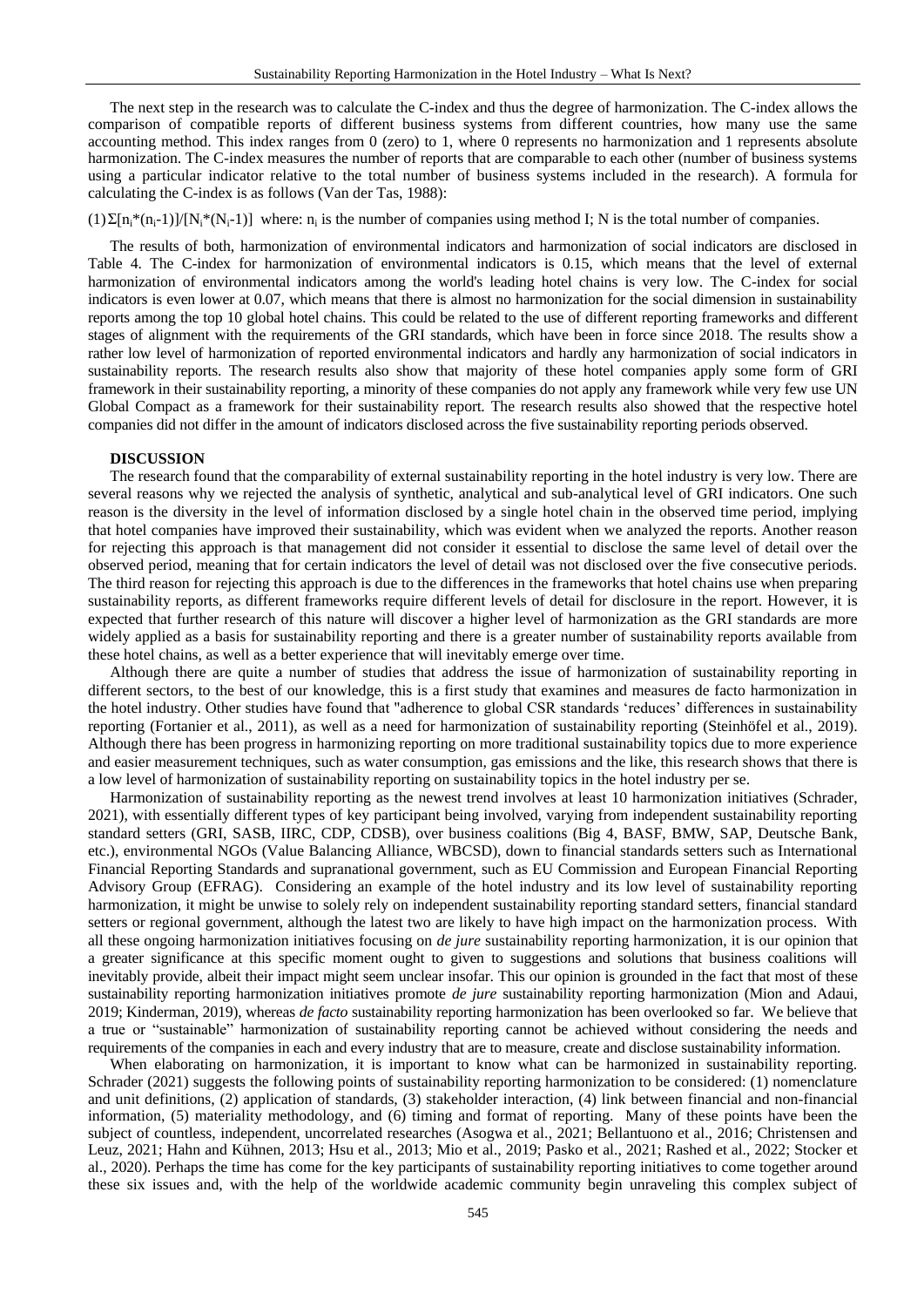sustainability reporting harmonization. Limitations of this research refer to almost all of the above mentioned points of sustainability reporting harmonization. Volatile application of the sustainability reporting standards  $(2<sup>nd</sup>$  point of sustainability reporting harmonization) has caused several obstacles in this research:

• the time frame differed not only between the hotel companies, but also within the companies themselves, causing the researchers to consider and observe the reporting periods and not the publishing years of the reports;

 throughout the observed timeframe, covering mainly a time span from 2014 to 2018, hotel companies would vary in application of different reporting standards (frameworks), making the content analysis extremely susceptible to the subjectivity of the researcher (Abhayawansa et al., 2019);

Timing and format reporting  $(6<sup>th</sup>$  point of sustainability reporting harmonization) would also vary even within a single hotel company. Some hotel companies would issue a sustainability report every two or three years, whereas in between they would yearly disclose a corporate responsibility scorecard. Needless to say, sustainability reports would contain and provide much more information than in-between-released scorecards, which caused us to change the flow of the research and to take into consideration only numeric indicators. This limitation led to the issues of materiality methodology  $(5<sup>th</sup>$ point of sustainability reporting harmonization) of the information disclosed in the analyzed sustainability reports. There is no doubt that the stakeholders' interests were one of the drivers for including or omitting certain sustainability indicators in different reporting periods  $3<sup>rd</sup>$  point of sustainability reporting harmonization). Except for finding the solutions to these limitations, future research ought to focus on a correlation there might be between financial and non-financial information, and the impact these information might have on the quality of sustainability reports.

#### **CONCLUSION**

This paper is a contribution to the literature of sustainability accounting. To the best of our knowledge, this is the first study to examine the harmonization of sustainability reporting in the hotel industry. During this COVID -19 crisis, hotel companies need to place even more emphasis on sustainability. It is not enough to implement sustainable practices, but also to promote them through these reports. Stakeholders need to know what companies are doing to adapt their business to these challenging times. The low level of external harmonization in sustainability reporting in the hotel industry suggests that reports are difficult for users to compare, meaning that neither companies nor stakeholders can compare their results in the short or long term. The research findings also suggest that there is a great need for industry-specific standards and/or reporting formats. In today's world, sustainability reports are a very important tool for companies to disclose how they are adapting to new realities. Future research should include a larger sample in exploring the external harmonization of sustainability reporting. In addition, further research should focus on the development of industry-specific guidelines/standards to facilitate the reporting of sustainability issues in the hospitality industry.

The COVID -19 has affected many industries globally, with tourism and hospitality perhaps the most affected. Although the crisis has had some short-term positive impact on the environment (Jones and Comfort, 2020), it has had a far greater negative impact on the economic and social aspects of business. In a short period of time, companies had to deal with numerous risks ranging from health and safety risks to financial issues. This situation led investors to be particularly cautious with their investments (Ortmann et al., 2020), and hotel companies had to use persuasion to convince investors to continue investing in this industry. Sustainability reports can be seen as their 'business cards', in which companies present all aspects of their business, including the risks they face and how they manage them. This COVID-19 crisis can be seen as an opportunity to improve not only the sustainability of a hotel company and the industry in general, but also their reporting practices by providing a reasonably harmonized approach to reporting on sustainability issues.

#### **Acknowledgement**

This contribution presents some results from the doctoral dissertation Halmi, L. (2020). *Harmonization of Sustainability Reporting System in the Hotel Industry*, University of Rijeka, Faculty of Tourism and Hospitality Management, Opatija, Croatia.

#### **REFERENCES**

- Abhayawansa, S., & Adams, C. (2021). Towards a conceptual framework for non-financial reporting inclusive of pandemic and climate risk reporting. *Meditari Accountancy Research*, Vol. ahead-of-print No. ahead-of-print. https://doi.org/10.1108/MEDAR-11-2020-1097 Abhayawansa, S., Elijido-Ten, E., & Dumay, J. (2019). A practice theoretical analysis of the irrelevance of integrated reporting to
- mainstream sell-side analysts. *Accounting & Finance*. 59, 1645 1647. https//:doi.org/10.1111/acfi.12367

Adams, C.A., & Abhayawansa, S. (2021a). Connecting the COVID-19 pandemic, environmental, social and governance (ESG) investing and calls for 'harmonisation' of sustainability reporting. *Critical Perspectives on Accounting,* 81, 1-13. https://doi.org/10.1016/j.cpa.2021.102309

Adams, C.A., & Abhayawansa, S. (2021b). *We studied the world's top airlines and hospitality firms – many are still poor at reporting risks around climate and pandemics*. The Conversation Inc., Waltham, USA.

Adams, C.A., Alhamood, A., He, X., Tian, J., Wang, L., & Wang, Y. (2022). The development and implementation of GRI Standards: practice and policy issues. In *Handbook of Accounting and Sustainability*. Edward Elgar Publishing, Cheltenham Glos, United Kingdom.

Asogwa, I.E., Varua, M.E., Humphreys, P., & Datt, R. (2021). Understanding Sustainability Reporting in Non-Governmental Organizations: A Systematic Review of Reporting Practices, Drivers, Barriers and Paths for Future Research. *Sustainabiliy.* 13 (1), 1 – 26. https://doi.org/10.3390/su131810184

Aureli, S., Salvatori, F., & Magnaghi, E. (2020). A country-comparative analysis of the transposition of the EU non-financial directive: An institutional approach. *Accounting, Economics, and Law: A Convivium*, 10(2), 1-30. https://doi.org/10.1515/ael-2018-0047

Baker, C.R., & Barbu, E.M. (2007). Evolution of research on international accounting harmonization: a historical and institutional perspective. *Socio-Economic Review*, *5*(4), 603-632. https://doi.org/10.1093/ser/mwm014

Bellantuono, N., Pontrandolfo, P., & Scozzi, B. (2016). Capturing the Stakeholers' View in Sustainability Reporting: A Novel Approach. *Sustainability*. 2016. 8 (1), 379, https//:doi.org/10.3390/su8040379